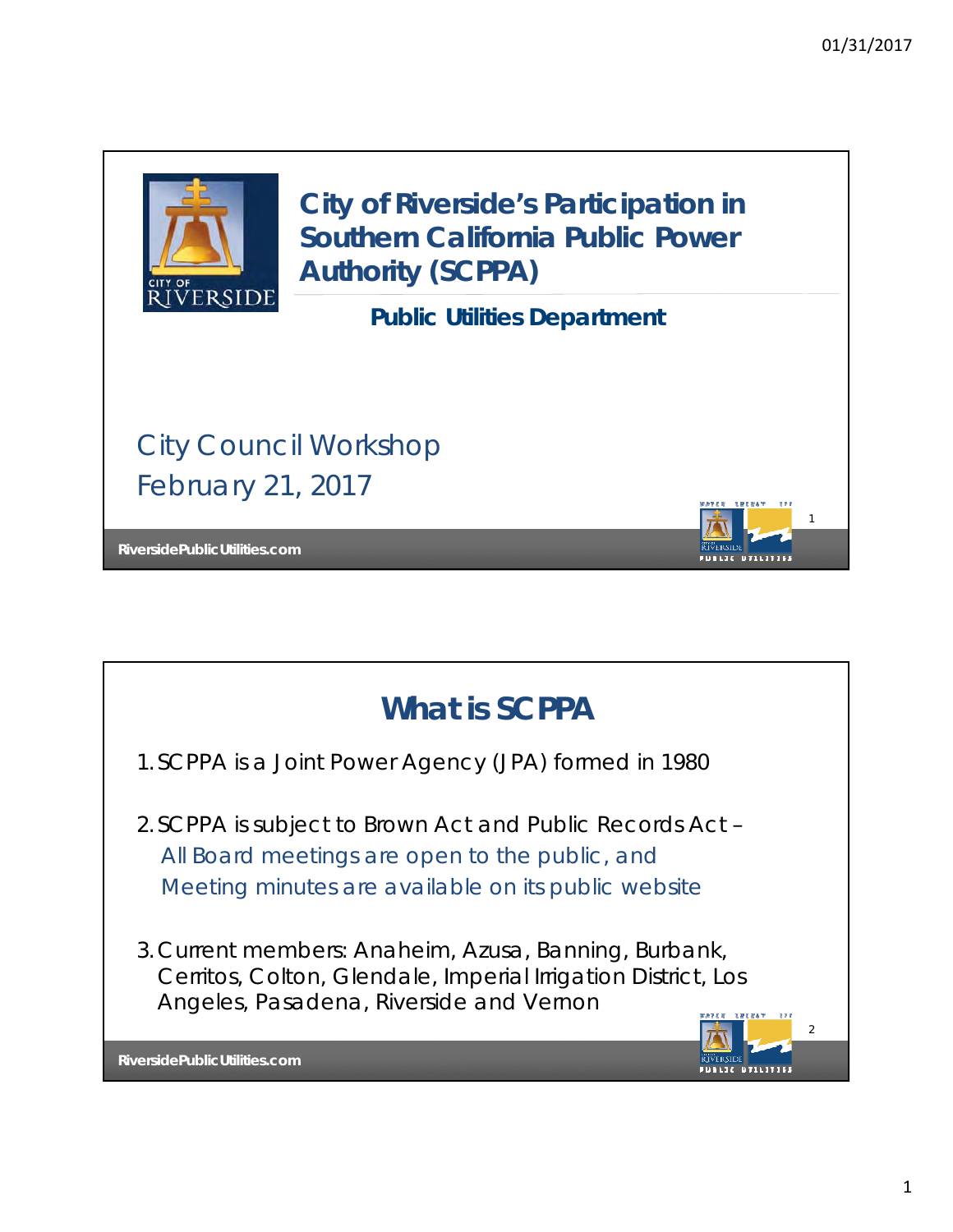

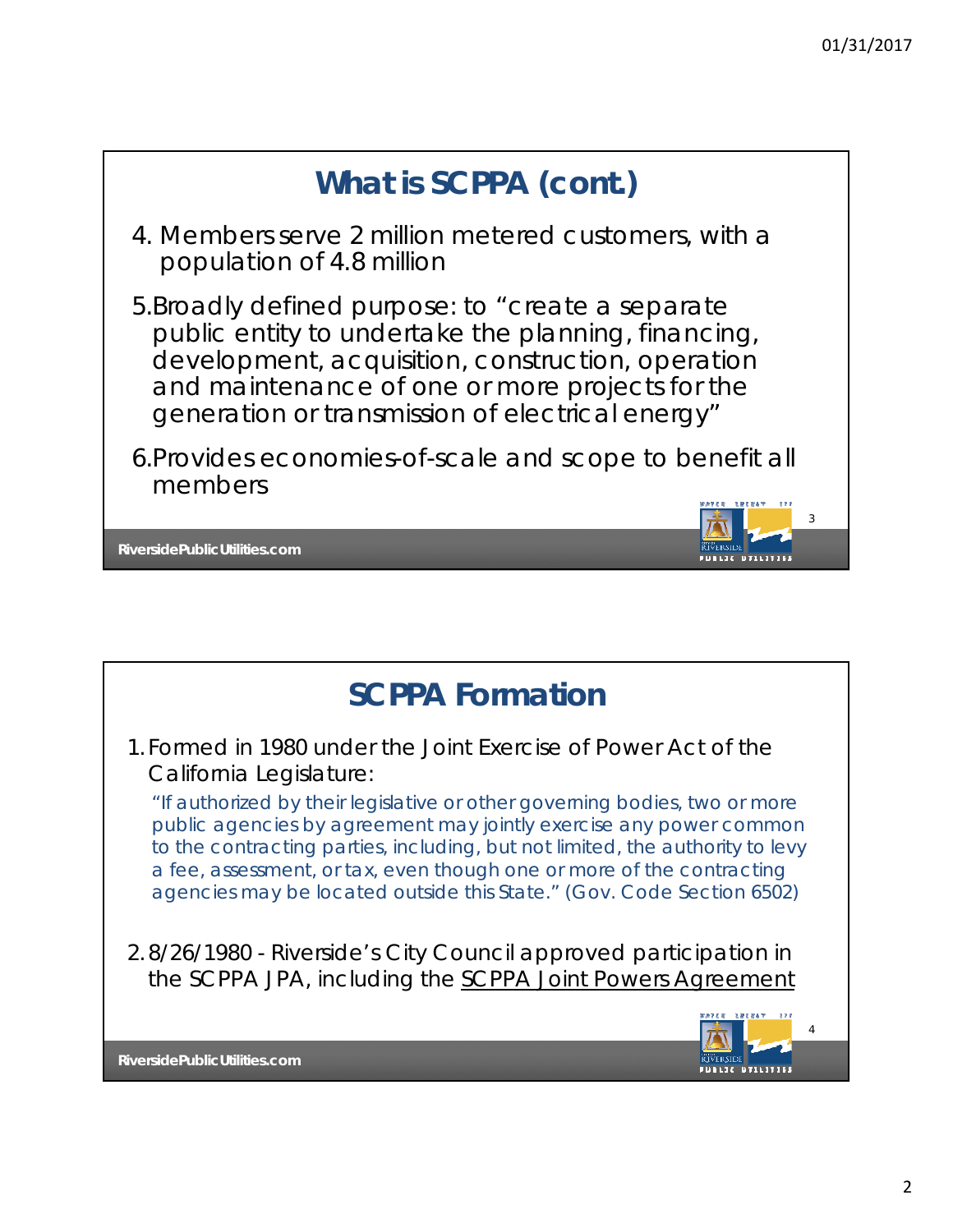

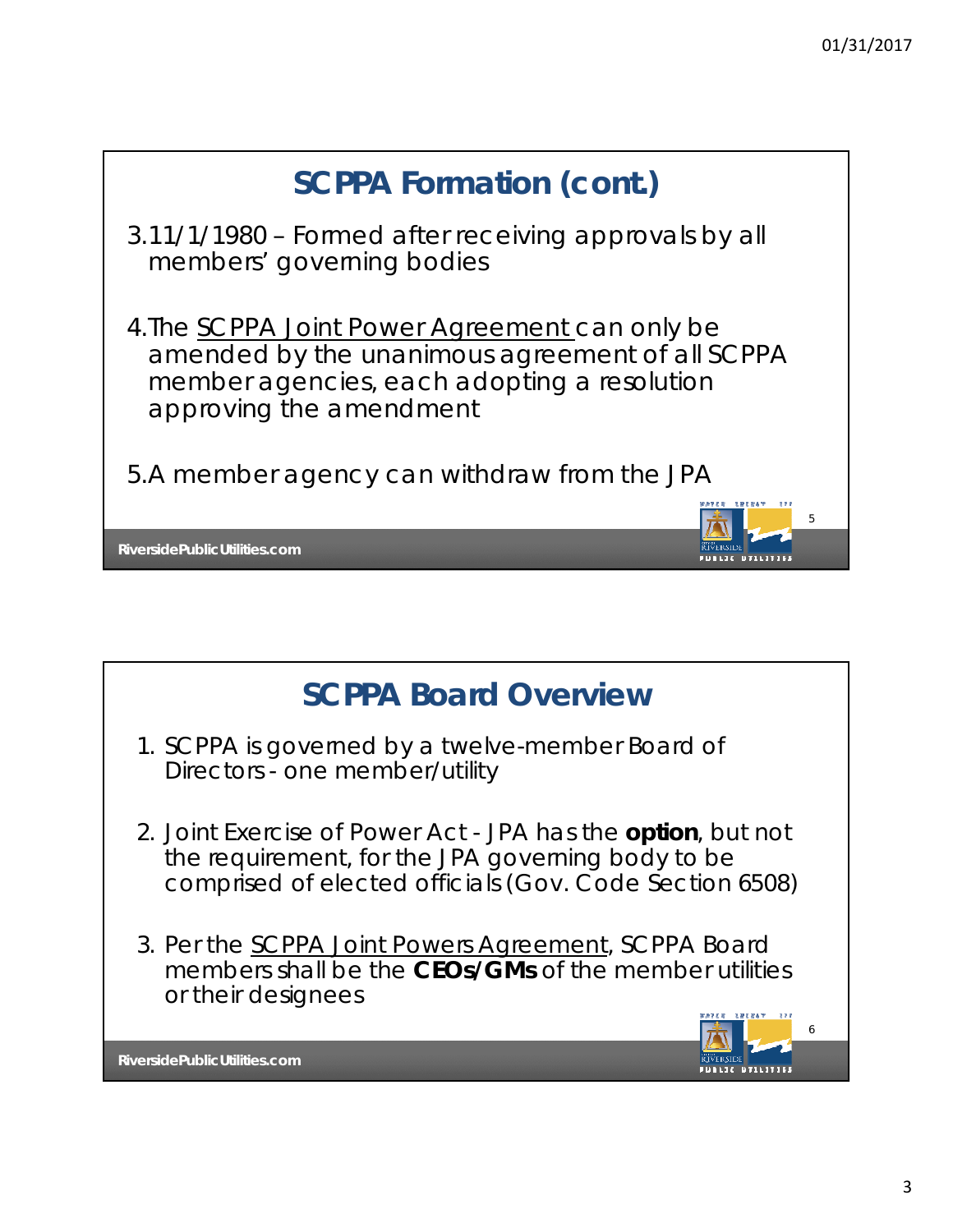

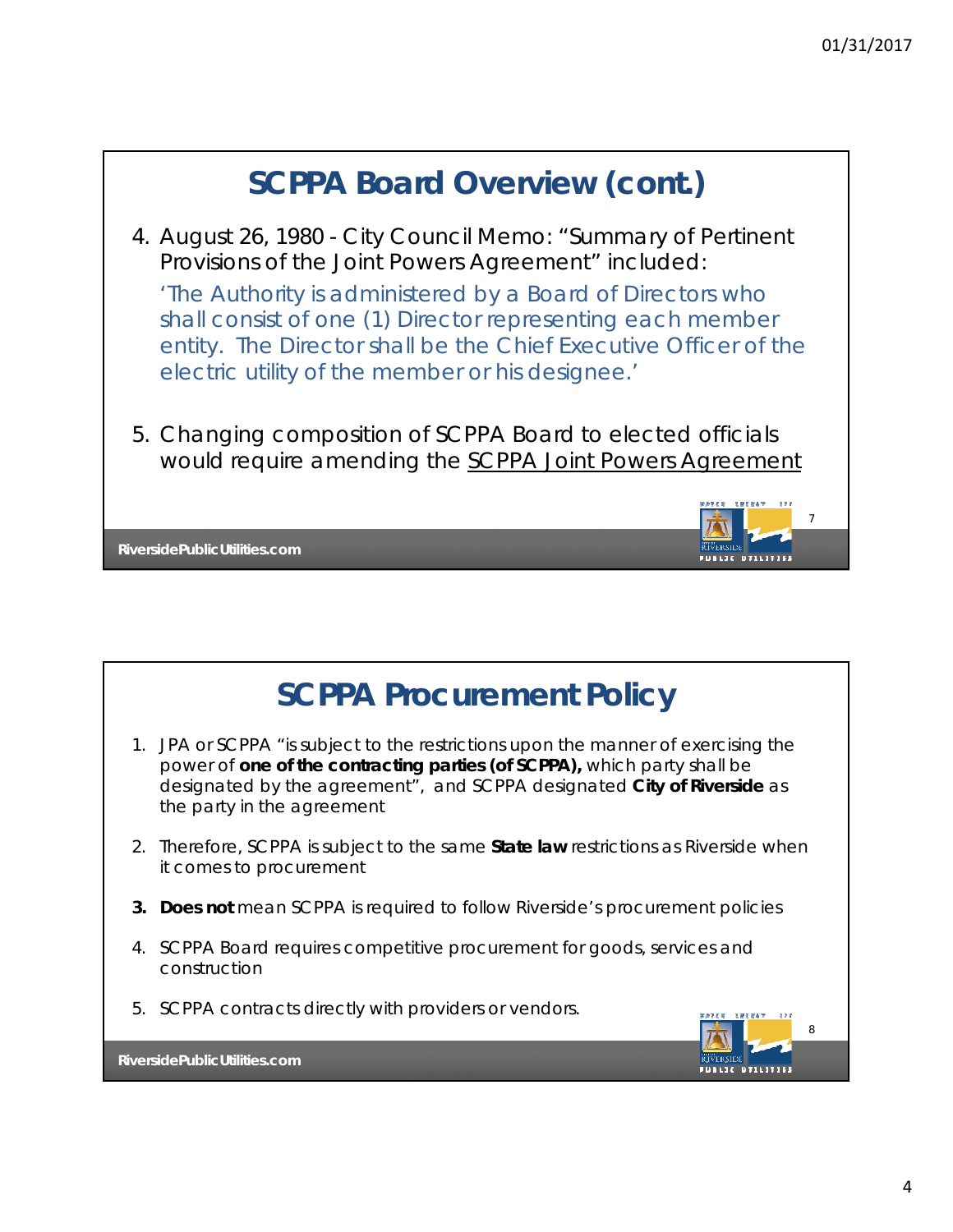

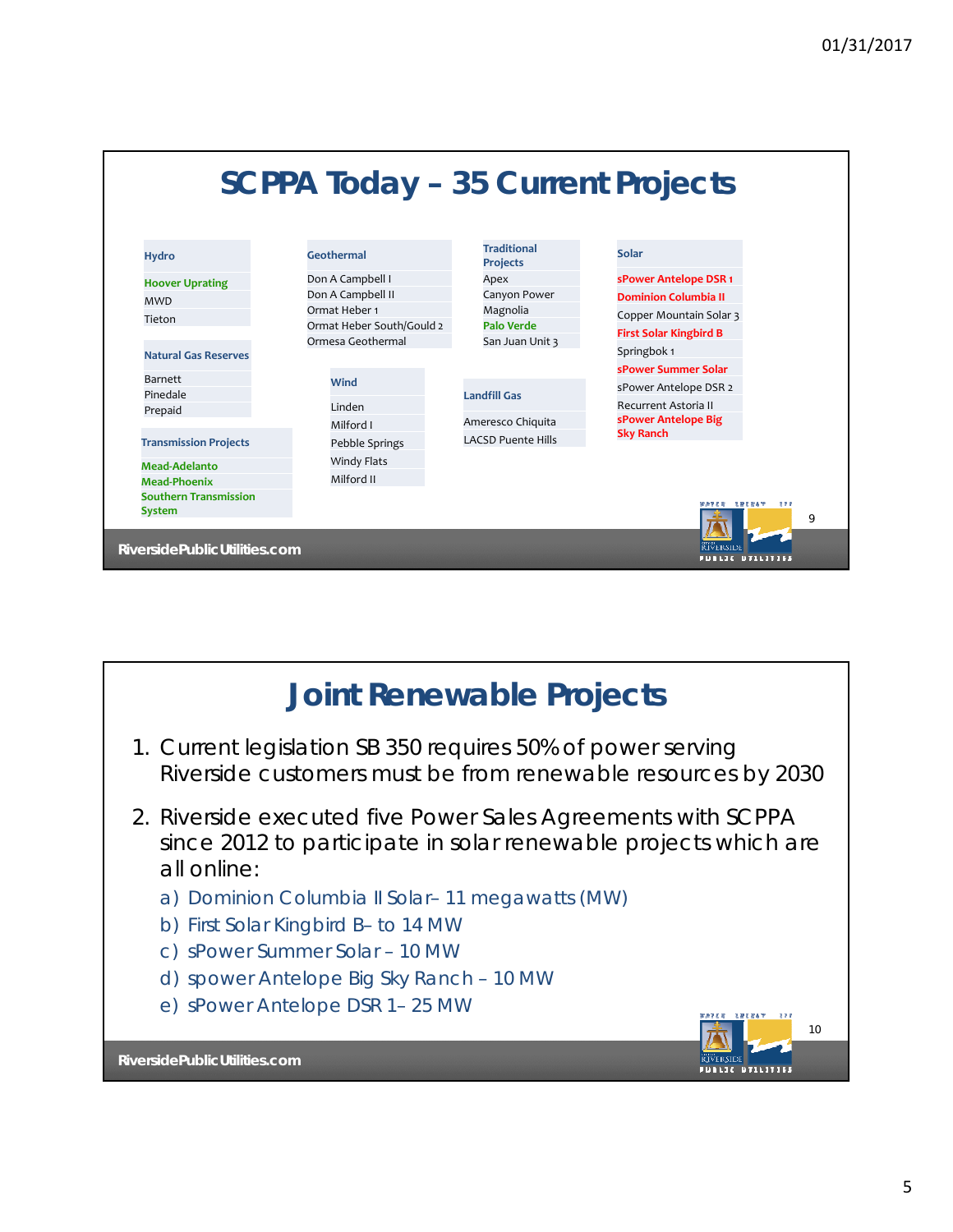

| Size<br>(MW <sub>ar</sub> ) | COD        | <b>Annual Production</b><br>(MWh/yr) | <b>PPA Term</b><br>(Years) | <b>S/MWh Price</b> | <b>Annual</b><br><b>Escalation</b> |
|-----------------------------|------------|--------------------------------------|----------------------------|--------------------|------------------------------------|
| 230                         | 12/31/2016 | 687,936                              | 20                         | \$52.00            | 0%                                 |
| 200                         | 12/31/2016 | 598,205                              | 20                         | \$52.17            | 0%                                 |
| 175                         | 12/31/2016 | 523,430                              | 20                         | \$52.32            | $O\%$                              |
| 150                         | 12/31/2016 | 448,654                              | 20                         | \$52.46            | 0%                                 |
| 125                         | 12/31/2016 | 373,878                              | 20                         | \$52.61            | $O\%$                              |
| 100                         | 12/31/2016 | 299,103                              | 20                         | \$52.75            | 0%                                 |
| 75                          | 12/31/2016 | 224,327                              | 20                         | \$53.00            | O%                                 |
| 50                          | 12/31/2016 | 149,551                              | 20                         | \$53.75            | 0%                                 |
| 40                          | 12/31/2016 | 119,641                              | 20                         | \$54.25            | 0%                                 |
| 30                          | 12/31/2016 | 89,731                               | 20                         | \$55.00            | O%                                 |
| 20                          | 12/31/2016 | 59,821                               | 20                         | \$56.75            | 0%                                 |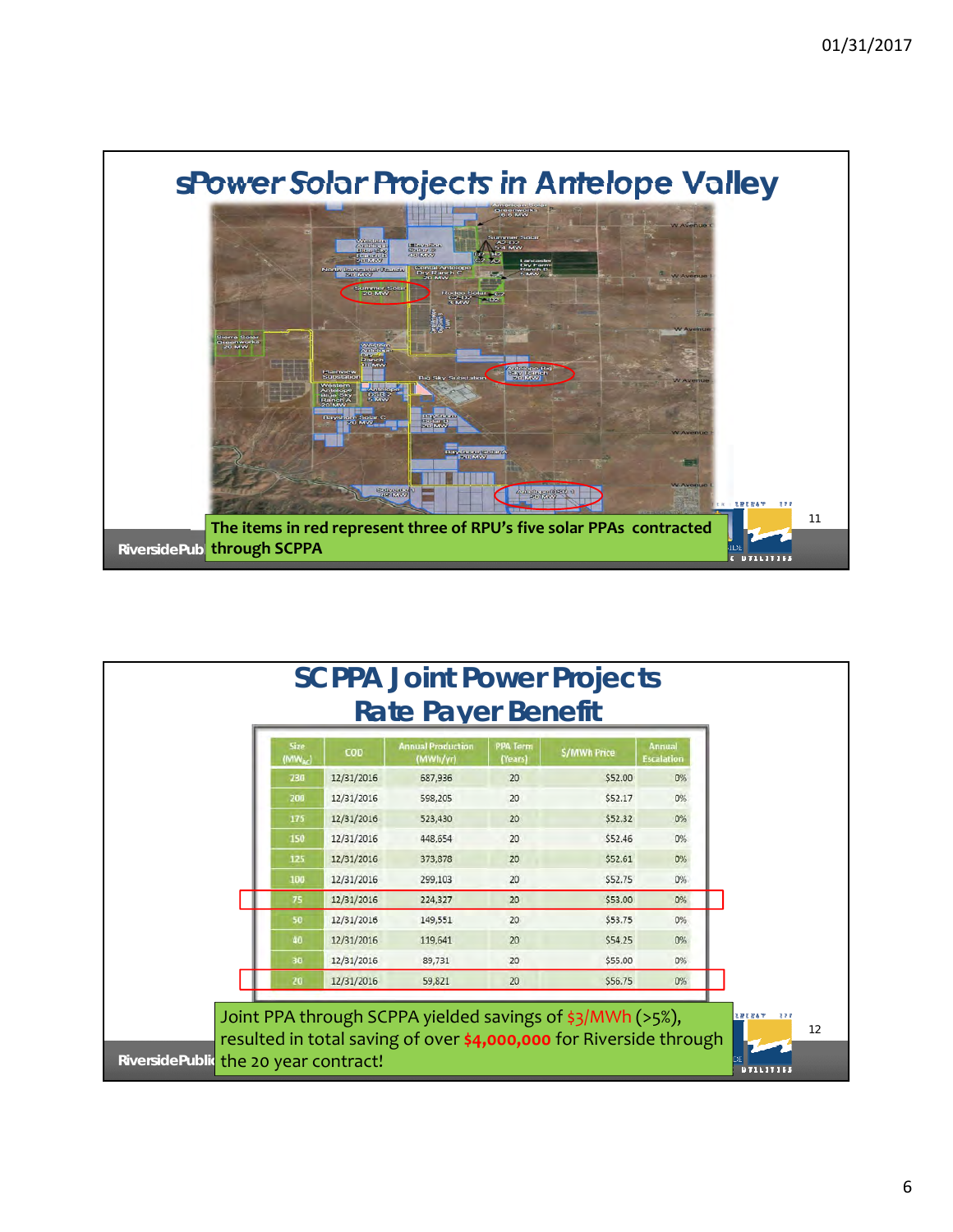

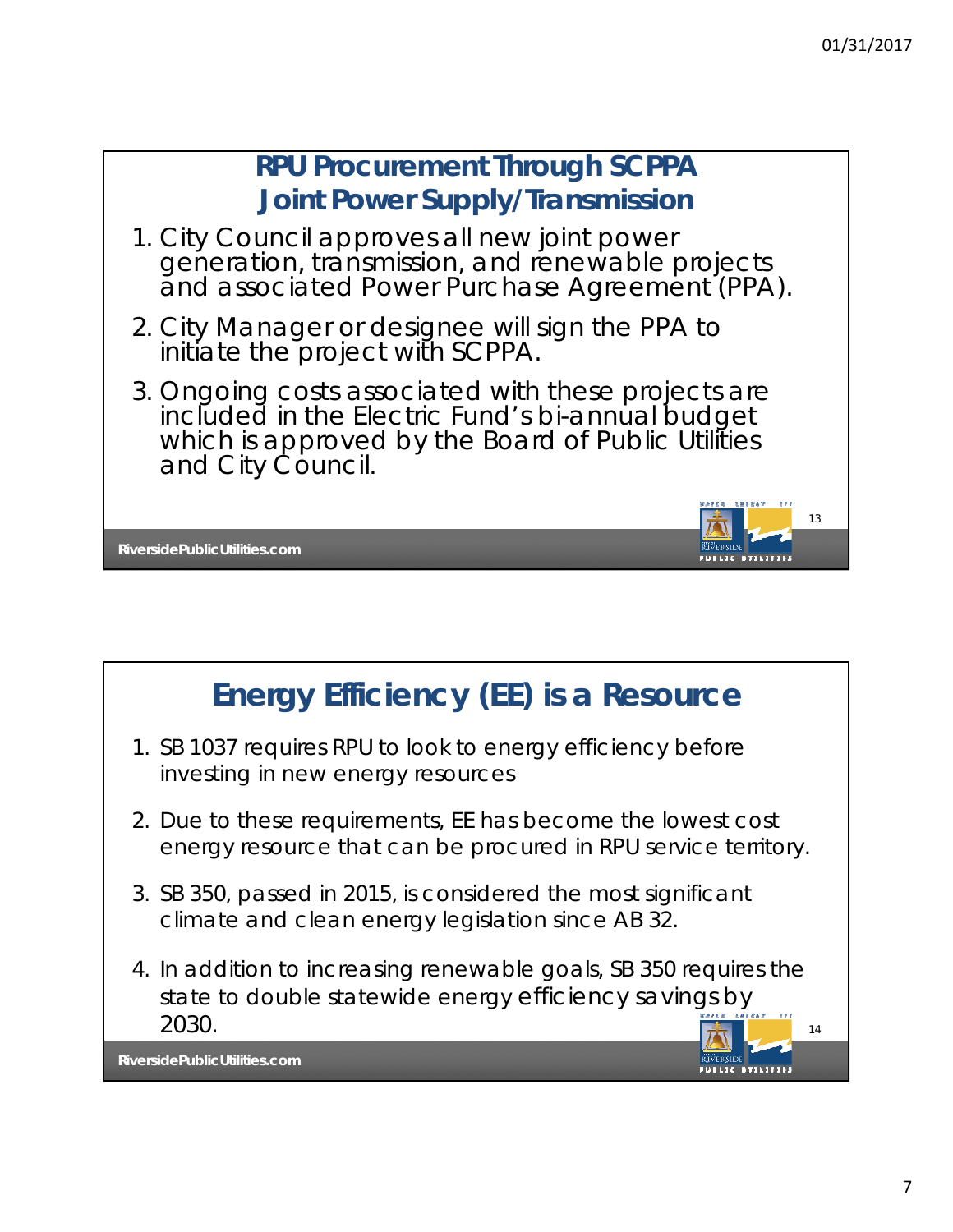|                              |                                                                                                                        | <b>RPU EE Programs</b>                                                           |                                       |                             |
|------------------------------|------------------------------------------------------------------------------------------------------------------------|----------------------------------------------------------------------------------|---------------------------------------|-----------------------------|
| load.                        | 1. RPU has focused much of its EE outreach efforts on<br>commercial customers because they account for 60% of our      |                                                                                  |                                       |                             |
| low.                         | 2. SCPPA provides many beneficial Commercial and Residential<br>EE programs where members share the cost to keep costs |                                                                                  |                                       |                             |
|                              |                                                                                                                        | Number of Programs and Total Budget<br>for RPU's Energy Efficiency (EE) Programs |                                       |                             |
|                              |                                                                                                                        | # of Programs                                                                    | FY 16/17 CC<br><b>Approved Budget</b> |                             |
|                              | RPU EE Programs - Direct                                                                                               | 54                                                                               | \$9,763,500                           |                             |
|                              | RPU EE Programs through SCPPA                                                                                          | 10                                                                               | \$2,575,000                           | <b><i>REERSY</i></b><br>222 |
|                              | Total Programs - Direct & SCPPA                                                                                        | 64                                                                               | \$12,338,500                          | 15                          |
| RiversidePublicUtilities.com |                                                                                                                        |                                                                                  | RTVERSI DI                            | UBLIC UTILITIES             |

| Program                                          | <b>Service</b>                                                                                                     | Data New<br>Program<br>Approved<br>by CC | Original<br>Amount<br><b>Approved by</b><br>CC. | FY 16/17<br>Program<br><b>Budget</b><br><b>Approved by</b><br>CC |
|--------------------------------------------------|--------------------------------------------------------------------------------------------------------------------|------------------------------------------|-------------------------------------------------|------------------------------------------------------------------|
| Appliance Recycling (ARCA)                       | Refrigerator/Freezer Recycling<br>Program                                                                          | 3/7/2000                                 | \$150,000                                       | \$45,000                                                         |
| Auto Meter Reading                               | Load Profiler Program<br>provides access to interval<br>meter data to large energy<br>customers                    | 10/2/2001                                | \$360.000                                       | \$30.000                                                         |
| Home Energy Analysis                             | Online Energy Audit Tool for<br>residential customers                                                              | 8/14/2007                                | \$100,000                                       | \$25,000                                                         |
| <b>Energy Management Services</b>                | Online Energy Audit Tool for<br>commercial customers                                                               | 8/14/2007                                | \$100,000                                       | \$25,000                                                         |
| Small Business Direct Install.<br>Program (SBDI) | Lighting and HVAC<br>improvements to small<br>businesses                                                           | 2/7/2012                                 | \$350,000                                       | \$1,500,000                                                      |
| Multifamily & Mobile Home<br>Direct Installation | Energy efficiency direct<br>installations                                                                          | 3/4/2014                                 | \$100,000                                       | \$150,000                                                        |
| Key Account Energy Efficiency<br>Program (KEEP)  | Tier 2 facility audits for large<br>commercial customers                                                           | 3/4/2014                                 | \$100,000                                       | \$100,000                                                        |
| Upstream High Efficiency<br><b>HVAC Program</b>  | Instant HVAC rebates at the<br>distributor level                                                                   | 3/4/2014                                 | \$300,000                                       | \$150,000                                                        |
| LED Buy Down Program                             | LED customer incentives<br>offered at participating retailers.                                                     | 3/17/2015                                | \$300,000                                       | \$300,000                                                        |
| Customer Engagement<br>Program                   | Enhance Interaction with<br>customers by providing<br>resources to manage energy<br>usage to encourage efficiency. | 12/16/2016                               | \$250,000                                       | \$250,000                                                        |
| Total                                            |                                                                                                                    |                                          |                                                 | \$2,575,000                                                      |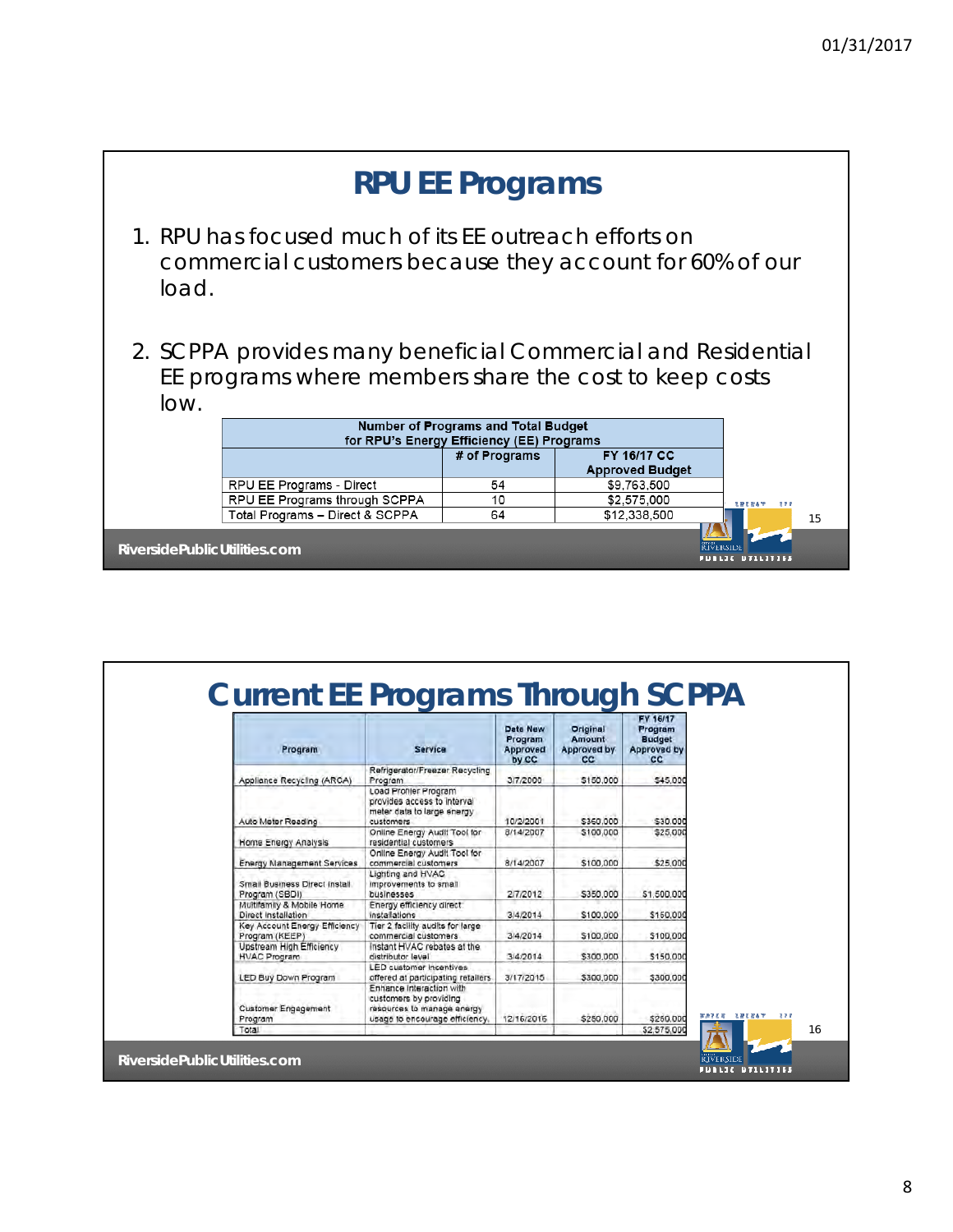

## **RPU Procurement Through SCPPA Joint EE Programs**

- 1. City Council approves all new EE efficiency programs prior to implementation, including the initial budget.
- 2. Once approved, exercising authority under JPA between City and SCPPA, a SCPPA Task Order is approved by General Manager or designee to accept services from SCPPA.

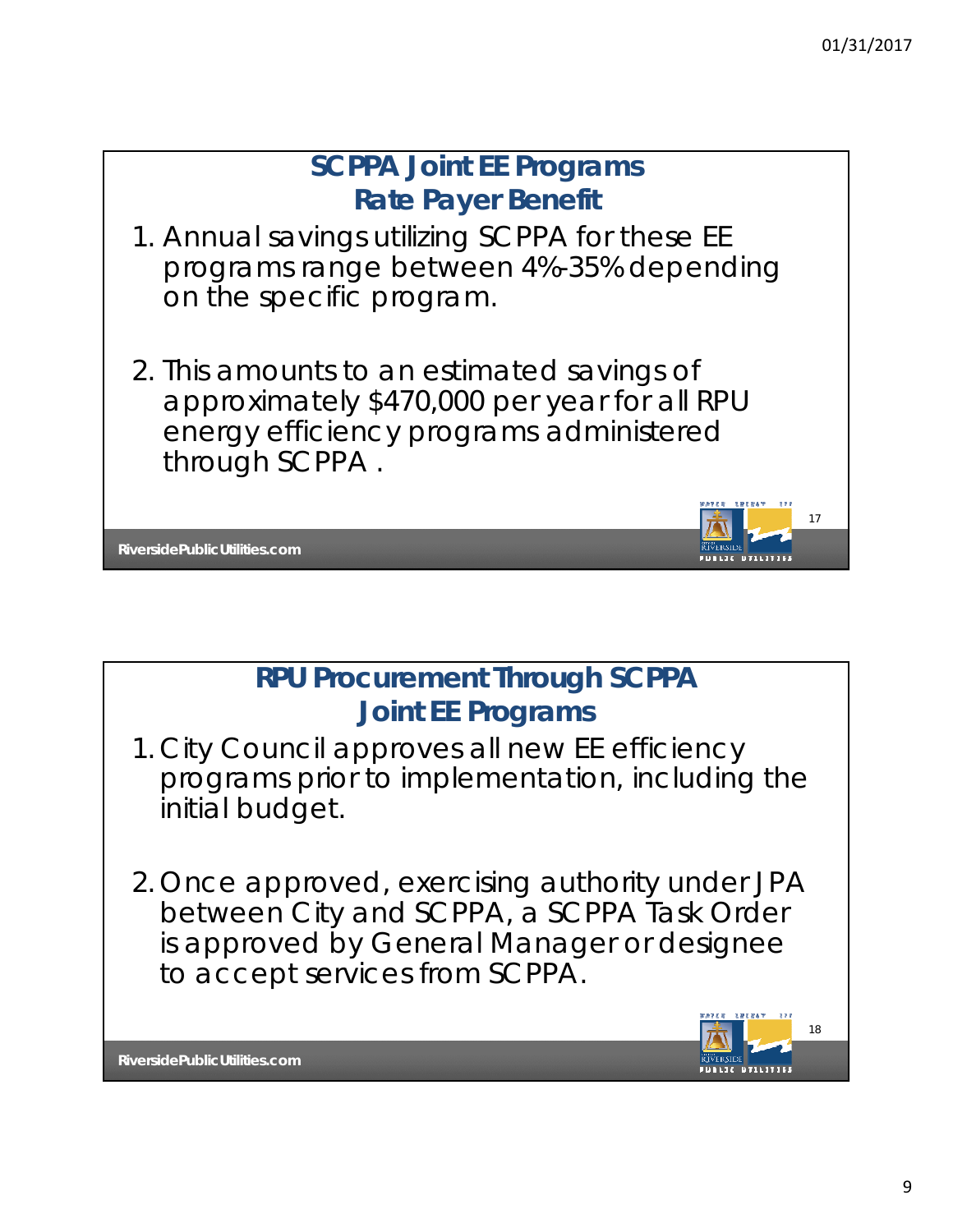



- 1. SCPPA services such as training, association dues, legislative or regulatory advocacy are included in the Electric Fund's annual budget that is approved by the Board and City Council.
- 2. A RPU SCPPA Procurement Request Form is submitted to the RPU CFO to ensure proper justification and budget availability.
- 3. A SCPPA Task Order is approved by the General Manager to accept services from SCPPA.

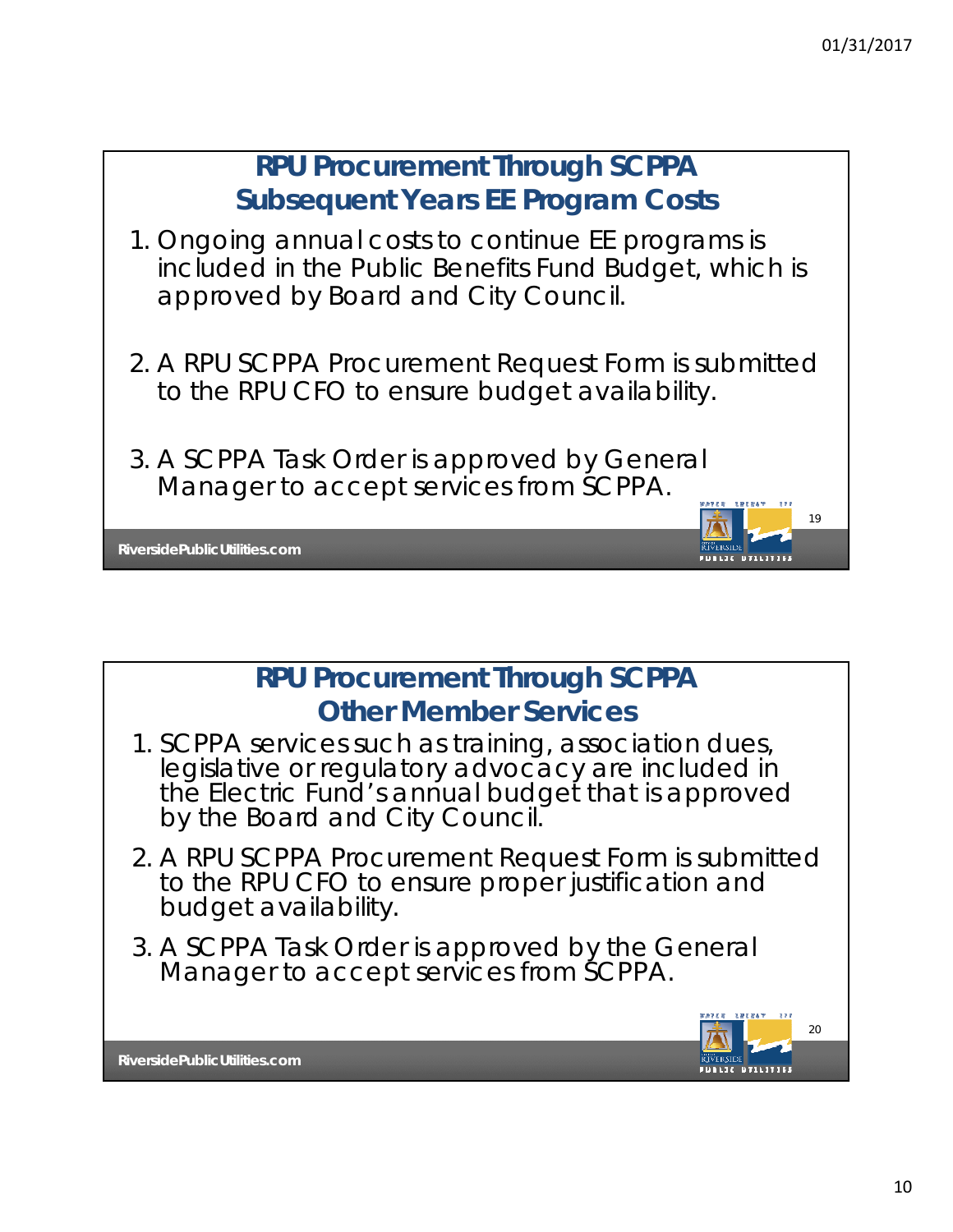

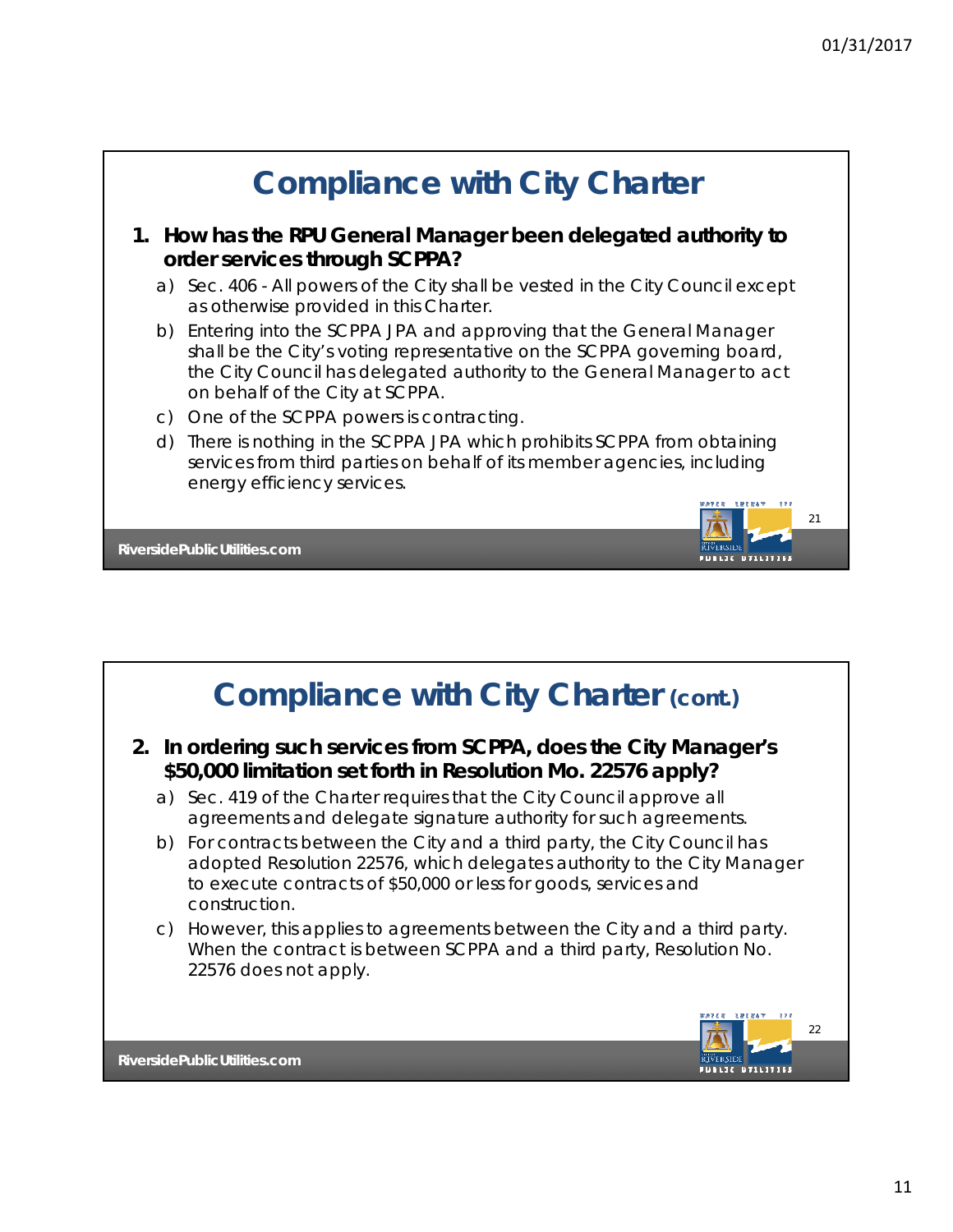

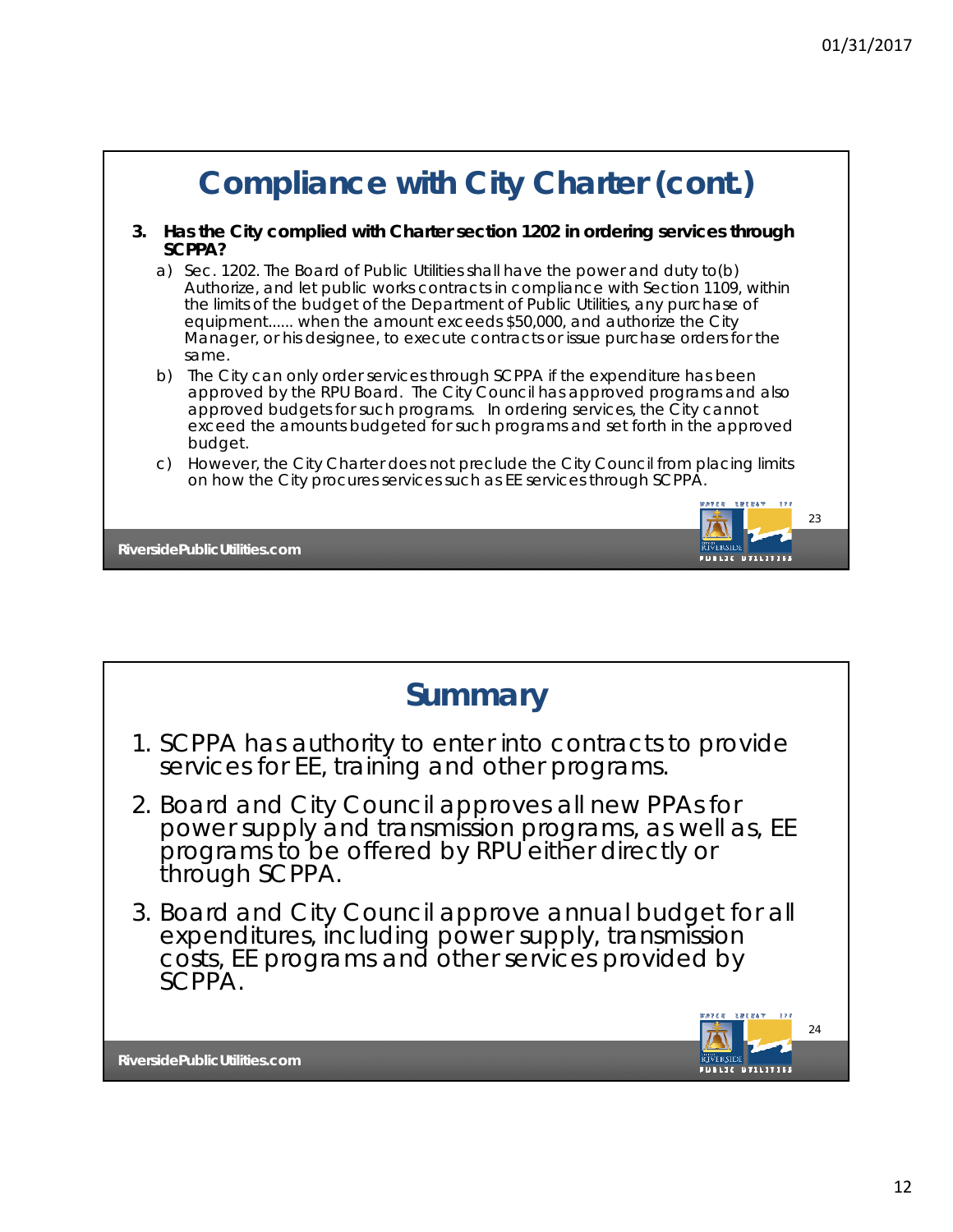



- 7. RPU should provide Bi-annual report on SCPPA expenditures to Board and City Council.
- 8. The cost savings for SCPPA membership and program participation are significant, estimated at over \$1 million annually.